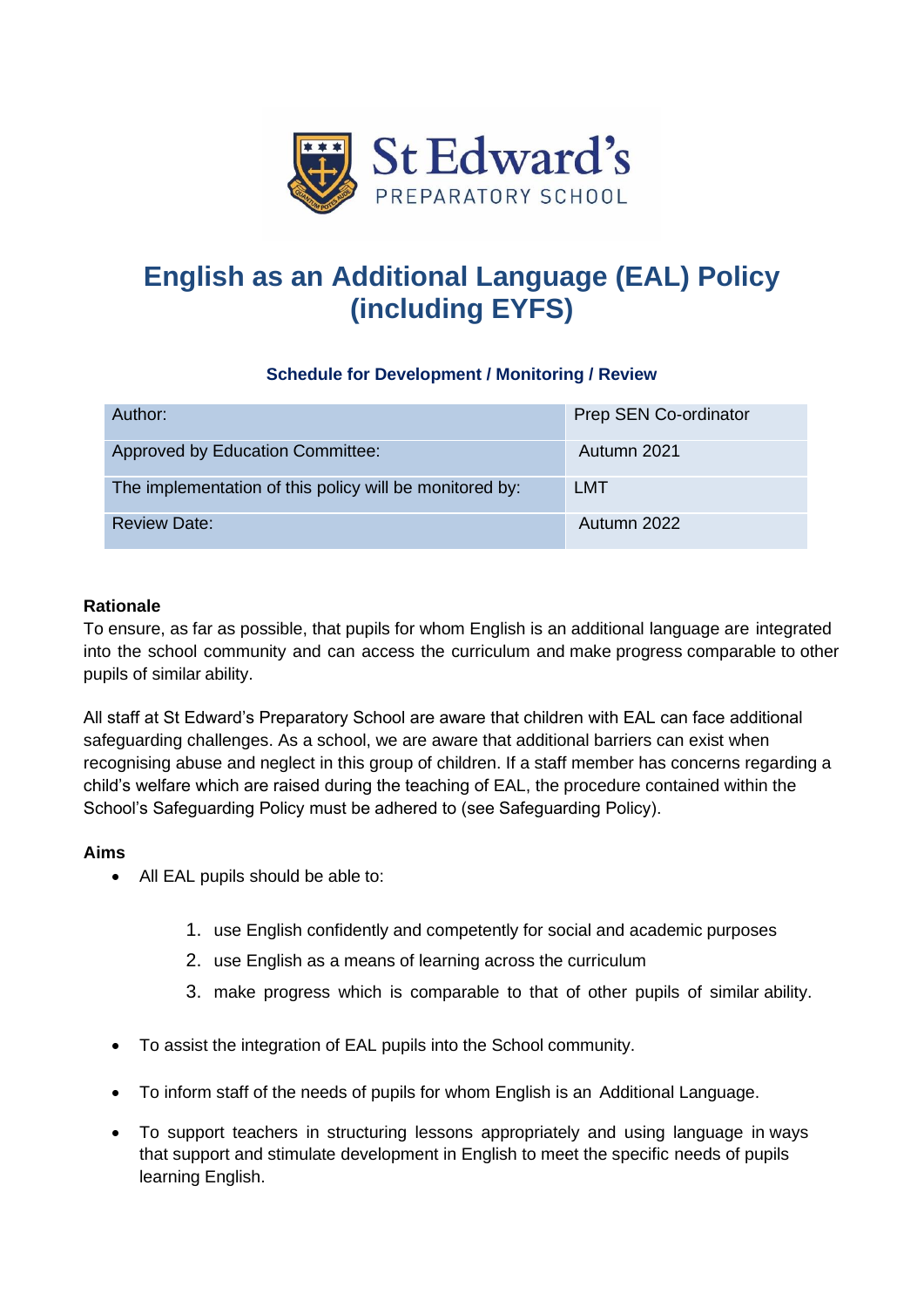## **Responsibilities**

## **The Admissions Manager**

To collect information from parents (or representative agencies) of prospective and new pupils concerning English as an Additional Language and alert the Head of the Prep School and SENCo.

## **SENCo in liaison with Head of the Prep School**

- To ensure that appropriate arrangements are made for assessment such as modified papers, etc.
- To discuss EAL matters/requirements with parents or guardians as appropriate and inform them of options for provision.
- To ensure that children for whom English is an additional language are recorded on the EAL register
- To support the administration of baseline assessment of pupils' proficiency in English, during their first half term.
- To review the progress of pupils for whom English is an additional language.
- To advise Teachers of strategies to support EAL pupils, as appropriate.
- To monitor progress of pupils on the EAL list and make referrals to the Individual Learning Department if the student is considered to have an underlying barrier to learning; creating a Special Educational Need resulting in the pupil not making the expected progress.
- To ensure that provision for pupils with EAL are clearly identified in short and medium term planning.
- To ensure that a new teacher is briefed regarding any child being taught for whom English is an additional language, where there are changes of teacher within an academic year.
- To monitor the effectiveness of overall provision.
- To encourage participation in extra-curricular activities.
- To provide subject teachers with information regarding EAL pupils.

#### **Teachers**

- To appreciate that all teachers contribute to the teaching of effective spoken and written English, and this should be embedded in class teaching.
- To familiarise themselves with the information on the EAL register and to record (in whatever way is most appropriate) those pupils they teach for whom English is an additional language.
- To ensure that pupils are supported in the use and understanding of subject specific vocabulary.
- To ensure that differentiation is used, as appropriate, to allow children for whom English is an additional language greater access to subject matter.
- To follow guidance and strategies provided on the Pupil Passports and/or Action Plans.
- To discuss with the SENCo any child causing concern due to a lack of expected progress in relation to their cognitive profile.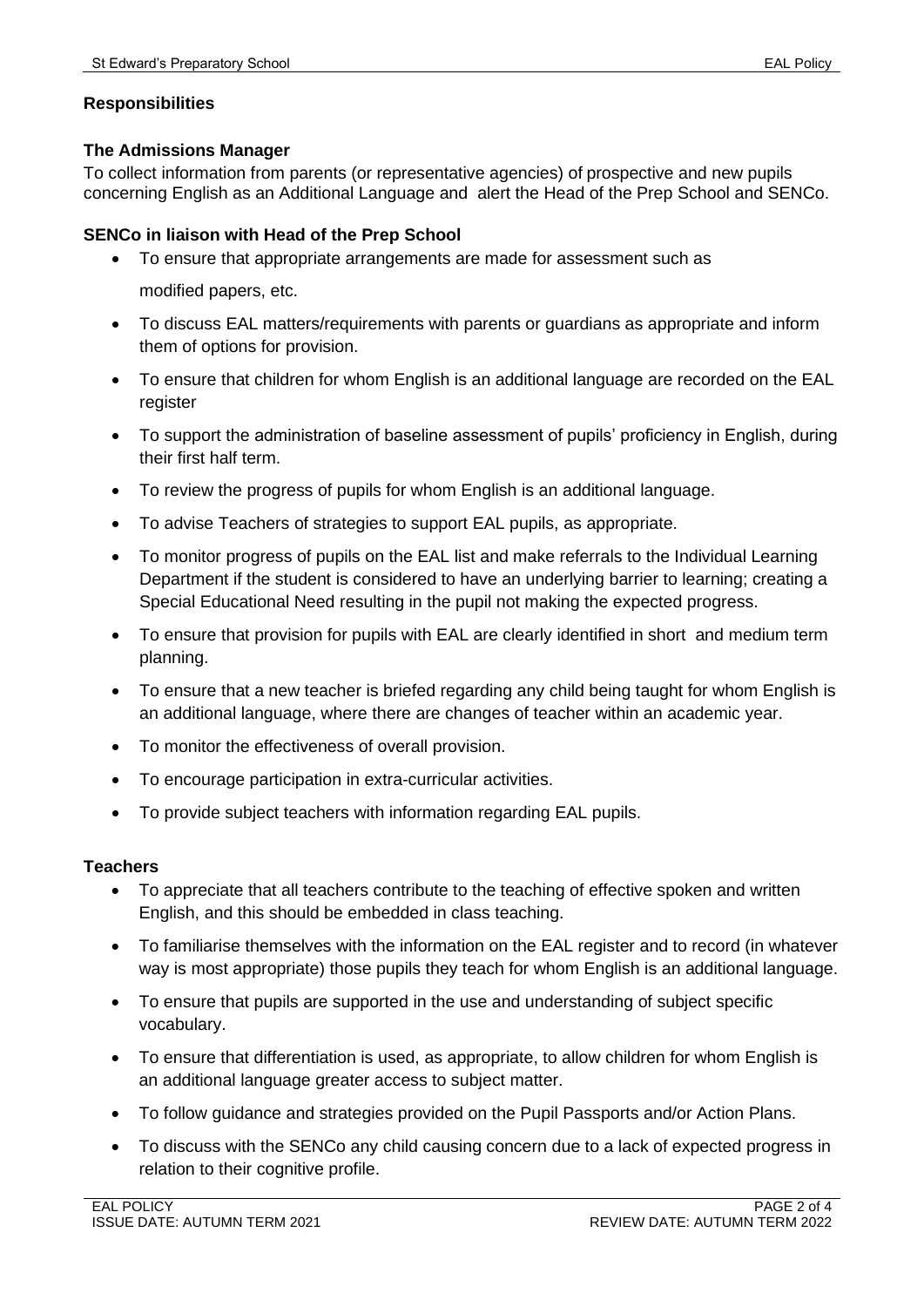- To encourage participation in extra-curricular activities
- To be proactive in identifying and raising awareness of a pupil's individual needs and providing resources that would support them.
- To liaise effectively with parents to report on the support, interventions and the child's development of language skills

#### **English as an Additional Language teacher / Teaching Assistant**

- To familiarise themselves with the information on the EAL list and to record (in whatever way is most appropriate) those pupils for whom English is an additional language.
- To use feedback from subject teachers to monitor progress and inform consultation with the Form Teachers and SENCo wherever there are concerns.
- To be pro-active in encouraging the progress of pupils, in integrating into the School community.
- To encourage participation in extra-curricular activities.
- To be pro-active in identifying and raising awareness of a pupil's individual needs and resources that would support the pupil's learning..
- To feedback to teachers and inform them where there are concerns

#### **Implementation:**

- Pupils for whom English is an additional language are given modified assessments as appropriate.
- Overseas pupils undergo a baseline assessment of their proficiency in English in their first half term.
- A register of all EAL pupils is kept on iSAMS which identifies the strategies for supporting pupils. Assessment of English proficiency is carried out each term, or as appropriate.
- Progress of EAL pupils is monitored through half termly effort and attainment reports, end of term reports as well as through formal assessment.
- EAL pupils receive support through curriculum subjects to develop the four skills (Reading, Writing, Speaking and Listening).
- Specialist tuition is available to pupils in Years 3-6 at an additional charge to the termly fee. Pupils may be offered the opportunity of EAL tuition in place of a subject, as appropriate, or lessons will be arranged in non-contact time.
- The effectiveness of overall provision is monitored through formal assessment, a regular review of samples of pupils' work and discussion with the pupils. A review of individual assessment grades and reports also provides information in this respect.